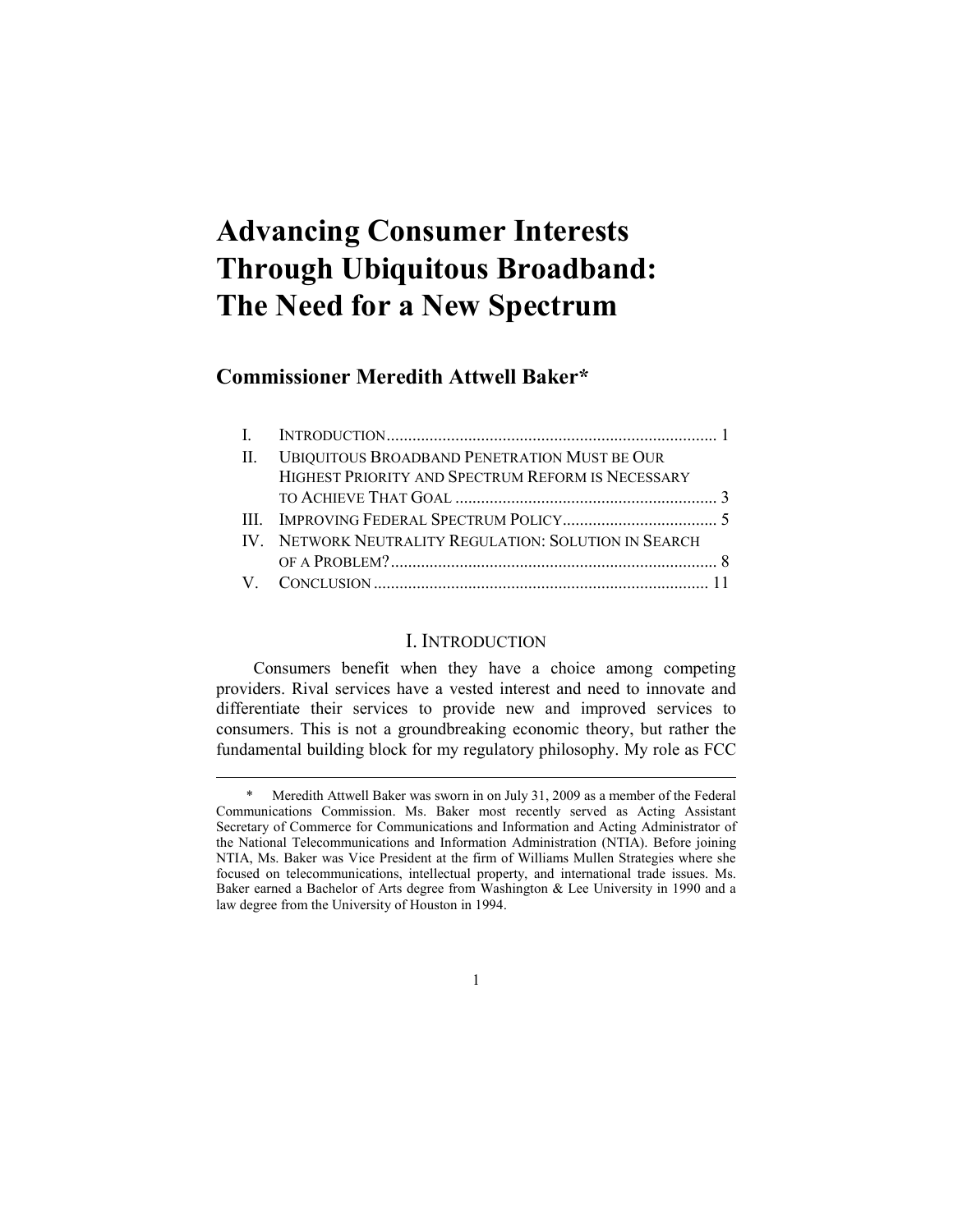Commissioner is to encourage competition and investment, and ensure that both incumbent and new providers have the tools to innovate on behalf of consumers. A thriving market with competitive options will always regulate economic behavior better and more efficiently than government intervention, particularly in times of rapid technological change.

Developing a vibrant broadband marketplace that is available to all Americans lies at the heart of the FCC's work to establish a national broadband plan as directed by the American Recovery and Reinvestment Act of  $2009$  (Recovery Act).<sup>1</sup> It is a monumental challenge shaping much of the FCC's work in 2009 and will continue to dominate our agenda as we work to deliver our plan to Congress by the February 2010 deadline. $2$ 

To design a national broadband plan is an unprecedented task that requires a wide-ranging examination of a variety of fronts including universal service and intercarrier compensation reform, special access policy, tax and investment incentives, consumer education, and adoption. These are all significant issues and our conversations about them in this context are important. As our record emerges, it is clear that the overarching FCC objective of ubiquitous nationwide broadband networks—making sure that networks are accessible to all Americans cannot be accomplished without significant and timely action on spectrum policy.

Three key components of spectrum reform needed to foster greater broadband access. First, we need to grant access to spectrum resources ready for allocation and use. Second, we need to rethink how we use existing spectrum resources, and whether there are more efficient means to use this finite resource through reallocation or sharing. Third, we need to ensure that our regulatory framework promotes innovative uses and investment in the spectrum resources on hand.

In this Issue, and over the coming months, the *Federal Communications Law Journal* will focus substantial attention to the concept of network neutrality. It is an important editorial exercise. There is much discussion about even the basic elements of proposed regulatory approaches, including the need for network neutrality regulation, the desired scope of any such rules, and the risks posed to investment and innovation from a new regulatory regime. While no panacea, spectrum policy can play an important role in addressing the flashpoints in the network neutrality debate by providing greater capacity to existing and

-

 <sup>1.</sup> American Recovery and Reinvestment Act of 2009, Pub. L. No. 111-5, 123 Stat. 115 (2009) (codified at 47 U.S.C. § 1305(k)(1)(2)).

 <sup>2.</sup> *See id.* § 1305(k)(1) (requiring the FCC to report to Congress a national broadband plan by February 17, 2009).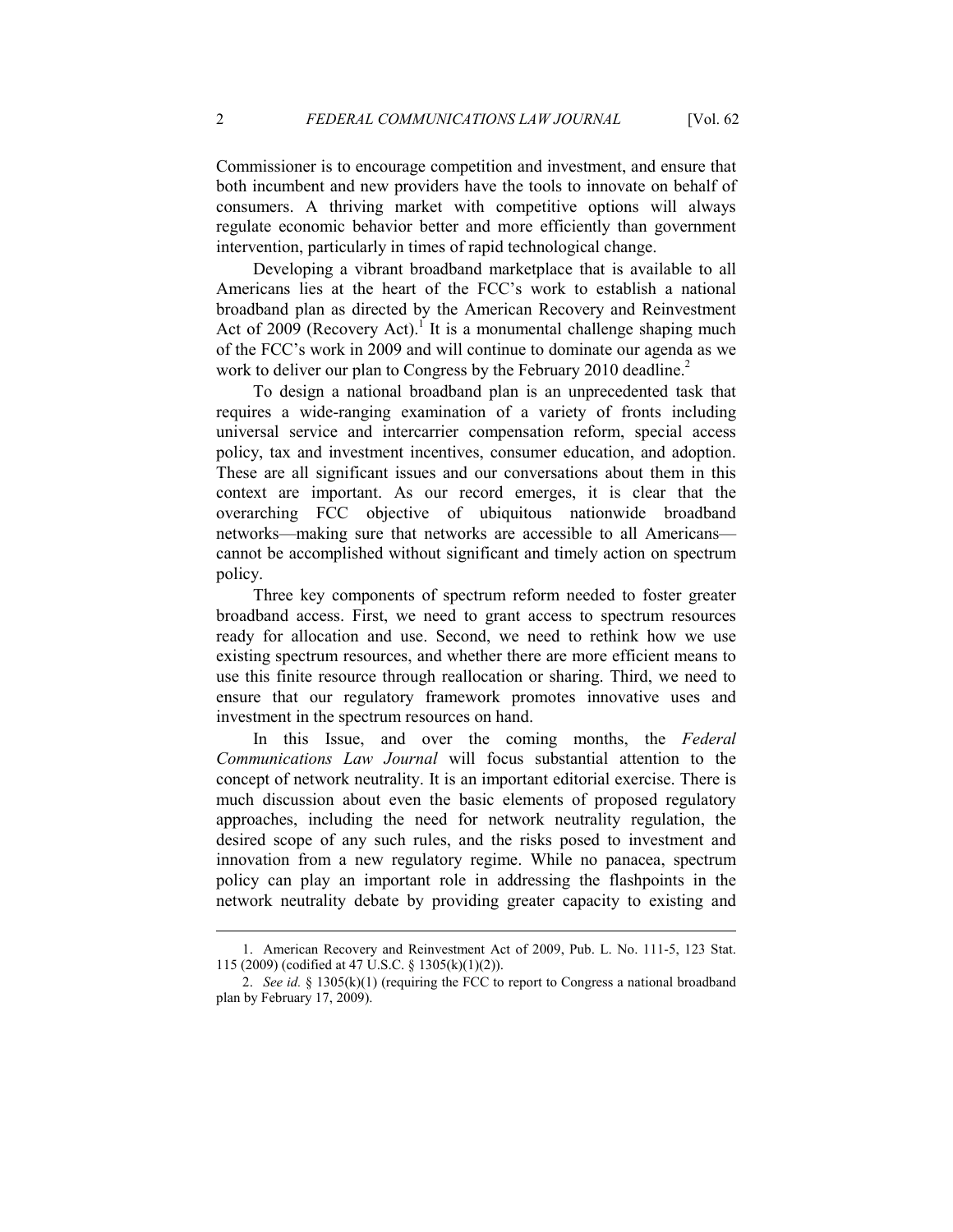-

evolving networks, unlocking new competitors to challenge existing providers, and offering opportunities for new innovative applications and devices.

 The articles in this Issue ask critical questions about the government's role in broadband and whether the government is best equipped to address all of the associated challenges. They are helpful and cautionary lessons. I hope the broadband debate will be lively and informative, and I appreciate the *Journal*'s important contribution.

### II. UBIQUITOUS BROADBAND PENETRATION MUST BE OUR HIGHEST PRIORITY AND SPECTRUM REFORM IS NECESSARY TO ACHIEVE THAT GOAL

Policymakers have long understood the impact that they can have on broadband deployments. The Clinton Administration proposed that the private sector take a lead role in developing commercial applications for the Internet.<sup>3</sup> Since that time the federal government has relied upon a variety of tools to foster robust broadband deployment. Congress has provided tax-free status to Internet access, provided wide-ranging research and development tax credits, and other incentives.<sup>4</sup> Regulatory burdens were lifted to encourage the development and deployment of new and unproven technologies to help create new business models, new companies, and new ecosystems from which we benefit every day. $5$ 

The private sector's development of the Internet to date is impressive. It is estimated that, between 2006 and 2007, all wireline and wireless facilities-based providers invested approximately \$120 billion in "modern communications networks."<sup>6</sup> Similarly, the National Cable

6*. See* Telecom Statistics, http://www.ustelecom.org/Learn/TelecomStatistics.html (last visited Dec. 10, 2009) (citing The Telecom Sector and the Economy: How U.S.

<sup>3.</sup> *See* The White House Office of Science and Technology Policy, A Framework for Global Electronic Commerce, 5 (July 1, 1997), *available at* http://www.ecommerce.or.th/APEC-Workshop2002/ppt/pdf/framework-us.pdf (advising http://www.ecommerce.or.th/APEC-Workshop2002/ppt/pdf/framework-us.pdf that, whenever possible, the federal government should allow the private sector to lead the way for Internet development, and "accordingly, governments should encourage industry self-regulation wherever appropriate and support the efforts of private sector organizations to develop mechanisms to facilitate the successful operation of the Internet").

 <sup>4.</sup> *See* The Internet Tax Freedom Act, Pub. L. 105-277, Div. C, Title XI, Oct. 21, 1998, 112 Stat. 2681-719; codified as 47 U.S.C. § 151 (prohibiting states or local governments from instituting a tax on Internet access, or multiple discriminator taxes on interstate commerce).

 <sup>5.</sup> *See* Appropriate Framework for Broadband Access to the Internet over Wireline Facilities, *Report and Order and Notice of Proposed Rulemaking*, 20 F.C.C.R. 14853 para. 1 (2005) ("new regulatory framework for broadband Internet access services offered by wireline facilities-based providers").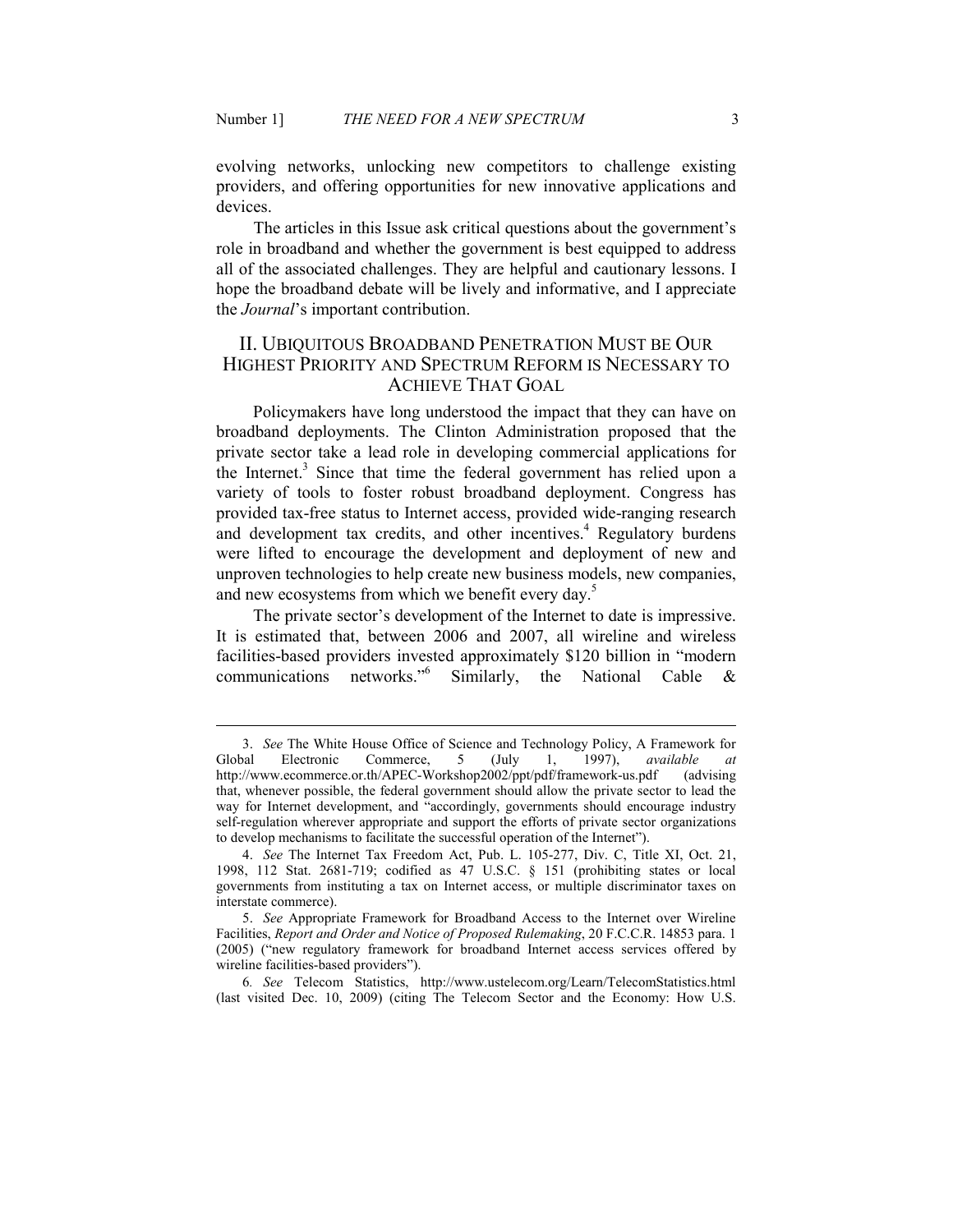Telecommunications Association (NCTA) reports that the cable industry invested \$146 billion in infrastructure from  $1996-2008$ .<sup>7</sup> And finally, CTIA—The Wireless Association reports \$19.5 billion in annualized incremental capital investment in the mobile sector for 2009.<sup>8</sup> Looking at it differently, in 2008, the telecommunications wireline industry had capital expenditures on broadband approaching \$16 billion.<sup>9</sup> In the same year, the wireless and cable industries spent \$10 billion and almost \$5 billion on broadband, respectively.<sup>10</sup> What is more impressive is that analysts anticipate that these industries will continue expenditures of this magnitude for at least the next five years.<sup>11</sup> This job is not complete, but it is worth noting the accomplishment that innovators and entrepreneurs in network development have already made in developing and deploying broadband thus far.

The challenge facing the FCC is determining what steps can be taken to ensure that *all* Americans have access to broadband. As we develop a national plan to do this, some of the tools that can be used to encourage investment are within the FCC's purview. Others are left to Congress and the Administration. The most dramatic, recent example of the latter tool is the \$7.2 billion that Congress set aside for broadband investment as part of the stimulus package. $^{12}$ 

Although there are a variety of issues the FCC will need to address, nothing is more critical than the lack of additional spectrum for wireless broadband deployments. The recent revolution in wireless and mobile broadband demonstrates the role that wireless technologies can play as we work to make broadband deployments more ubiquitous, particularly as durable, robust, and cost-effective solutions are sought to connect our remaining unserved and underserved communities. The record before us at the FCC strongly suggests that the networks of the future will incorporate

Broadband Policies Are Working for America, Jeffery A. Eisenach, www.empiris.com (2008)).

 <sup>7.</sup> *See* Cable Industry Capital Expenditures: NCTA.com, http://www.ncta.com/ Stats/InfrastructureExpense.aspx (last visited Dec. 11, 2009).

 <sup>8.</sup> *See* Wireless Quick Facts, CTIA—The Wireless Association, http://www.ctia.org/advocacy/research/index.cfm/AID/10323 (last visited Dec. 11, 2009).

 <sup>9.</sup> *See* Atkinson & Schultz, Columbia Institute for Tele-Information, Broadband in America: Where It Is and Where It Is Going, Preliminary Report for the Staff of the FCC's Omnibus Broadband Initiative, 67 (Nov. 11, 2009) (analyzing data from AT&T, Verizon, Qwest, Comcast, Time Warner, Cox, Cablevision, Charter, Mediacom, and Insight, Sprint, and T‐Mobile).

 <sup>10.</sup> *See id.* 

 <sup>11.</sup> *See id.* 

 <sup>12.</sup> *See* Notice of Funds Availability (NOFA) and Solicitation of Application, 74 Fed. 33,104, 33,105 (July 9, 2009) (notifying the public that "the Recovery Act provides RUS and NTIA with \$7.2 billion to expand access to broadband services in the United States").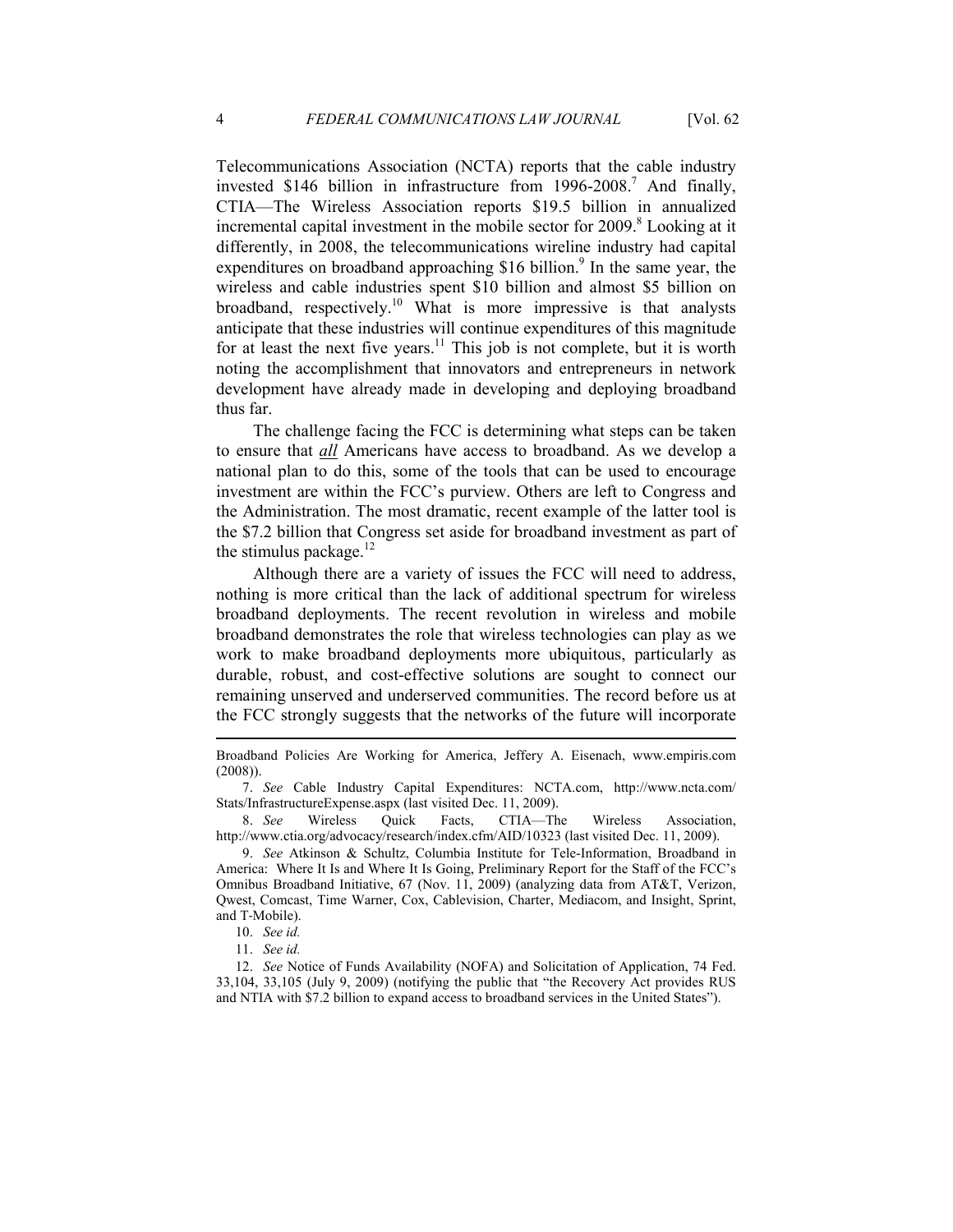-

wireless technologies to complement, extend, and, at times, replace the reach of our nation's current wireline infrastructure.<sup>13</sup>

In fact, wireless technologies are already becoming the means of choice for many people to connect to the Internet. Although only forty million Americans subscribe to commercial mobile Internet service, $1/4$ ninety-three percent of consumers between the ages of 18-29 report using a mobile device to access the Internet or wireless online content (including video, music, or gaming) that requires broadband speed.<sup>15</sup> Moreover, studies estimate that, by 2020, mobile devices will constitute the primary access point for the majority of Internet users throughout the world.<sup>16</sup> This "smartphone effect" will drive mobile data traffic from six petabytes per month in 2008 to nearly 1400 petabytes per month in 2013.<sup>17</sup> That is nearly 130 percent combined annual growth in a five-year period and it is rapidly exhausting the supply of existing spectrum.<sup>18</sup>

#### III. IMPROVING FEDERAL SPECTRUM POLICY

The FCC needs to take three steps to ensure continued investment and growth in wireless broadband to address this spectrum gap: (1) provide new market access to spectrum, (2) maximize existing spectrum resources, and (3) create a regulatory environment that promotes investment and leverages the power of innovation. While not an exclusive list, these three policy priorities are critical to stimulating wireless broadband development.

First, we must find new spectrum for commercial use, and make it available as quickly as possible. The search for new spectrum is not easy.

 <sup>13.</sup> *See infra* text accompanying notes 11-15 (illustrating that by 2020 mobile broadband will constitute the primary Internet access point for users worldwide).

 <sup>14.</sup> RYSAVY RESEARCH, MOBILE BROADBAND SPECTRUM DEMAND 6 (2008), http://www.rysavy.com/Articles/2008\_12\_Rysavy\_Spectrum\_Demand\_.pdf.

 <sup>15.</sup> *See* John Horrigan, Pew Internet & American Life Project, Wireless Internet Use, 26 (2009), *available at* http://www.pewinternet.org/~/media//Files/Reports/2009/Wireless-Internet-Use.pdf (analyzing trends in American broadband use).

 <sup>16.</sup> *See* Lee Rainie & Janna Anderson, Pew Internet & American Life Project, The Future of the Internet III 5 (2008) *available at* http://www.pewinternet.org /Reports/2008/The-Future-of-the-Internet-III.aspx (surveying Internet leaders, activists, and analysts).

 <sup>17.</sup> *Mobile Broadband Spectrum Demand*, *supra* note 14, at 13 (expressing the unlikelihood that operators will be able to deliver satisfactory service in the future at these at these high-traffic volumes using existing spectrum).

 <sup>18.</sup> *See* FCC, Commission Open Meeting Presentation on the Status of the Commission's Processes for Development of a National Broadband Plan 74 (Sept. 29, 2009) (slides available at http://hraunfoss.fcc.gov/edocs\_public/attachmatch/DOC-293742A1.pdf) (asserting that "[t]he spectrum pipeline is drying up.").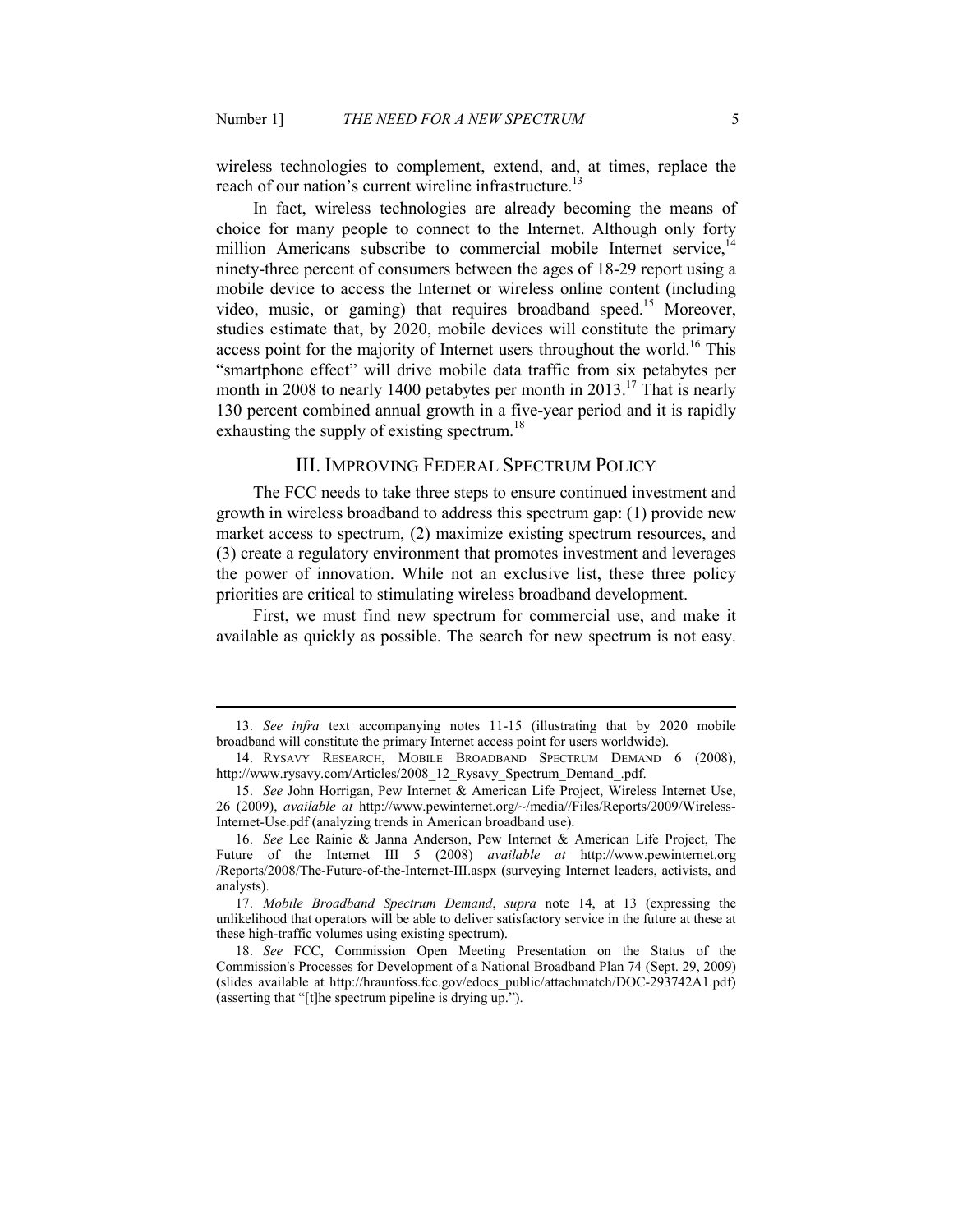Recent reallocations to commercial use were hard-fought and took years.<sup>19</sup> Our first priority should be to ensure existing allocations—including white spaces,  $\angle$ AWS, and the 2.3 MHz Band<sup>20</sup>—are maximized for wireless broadband. Too often the FCC delays the resolution of complex spectrum fights with the unfortunate result that the spectrum remains fallow and investment capital waits for the regulatory uncertainty to be resolved.

Further, we must ask the hard questions about whether existing spectrum resources, ideally below the 3 GHz band, could be reallocated to wireless broadband use. The FCC began this process with the Spectrum Public Notice<sup>21</sup> and is developing the contours of the discussion during consideration of the national broadband plan, which seeks recommendations regarding broadcast spectrum.<sup>22</sup> In the face of the country's exploding spectrum needs, it is appropriate to consider this and other potential spectrum resources. Simply put, in order to meet the demand for spectrum, conversations will have to be initiated with spectrum users in both the government and the private sector.

To that end, we must also work with our spectrum management partners in the executive branch to assess whether additional federal

 <sup>19.</sup> *See generally* Dawn S. Onley, *Agency Reports to Shape Wireless Spectrum Allocation*, Government Computer News, Nov. 3, 2005, http://www.gcn.com/Articles/2005/11/03/Agency-reports-to-shape-wireless-spectrumallocation.aspx (last visited Dec. 11, 2009) (noting the Department of Defense and

commercial providers have fought over the limited spectrum for years and the commercial pressures to free up more of the nation's airwaves).

 <sup>20.</sup> *See* Service Rules for Advanced Wireless Services in the 2155-2175 MHz Band, *Further Notice of Proposed Rulemaking*, 23 F.C.C.R. 9859 (2008) (seeking to promote the deployment and ubiquitous availability of broadband services across the country and to facilitate the use of AWS spectrum for the benefit of consumers); Amendment of Part 27 of the Commission's Rules to Govern the Operation of Wireless Communications Services in the 2.3 GHz Band (WT Docket No. 07-293) and Establishment of Rules and Policies for the Digital Audio Radio Satellite Service in the 2310-2360 MHz Frequency Band (IB Docket No. 95- 91).

 <sup>21.</sup> *See* Comment Sought on Spectrum for Broadband, *Public otice*, 24 F.C.C.R. 12,032 (2009); A National Broadband Plan for Our Future, *Notice of Inquiry*, 24 F.C.C.R. 4342 (2009).

 <sup>22.</sup> *See, e.g.*, Coleman Bazelon, *The eed for Additional Spectrum for Wireless Broadband: The Economic Benefits and Costs of Reallocations* (2009) (available as an attachment to the Comments of the Consumer Electronics Association Comments, Spectrum for Broadband, GN Docket No. 09-137, (rel. Oct. 23, 2009)) (recommending that the FCC reallocate broadcast spectrum that is being insufficiently used); *see also* Press Release, National Association of Broadcasters, NAB Counters CEA-Funded Spectrum Study, (Oct. 27, 2009) *available at* http://www.nab.org/AM/Template.cfm?Section=Press\_Releases1 &TEMPLATE=/CM/ContentDisplay.cfm&CONTENTID=15073 (encouraging FCC policymakers to explore spectrum efficiency choices that do not limit consumer access to the full potential of digital broadcasting).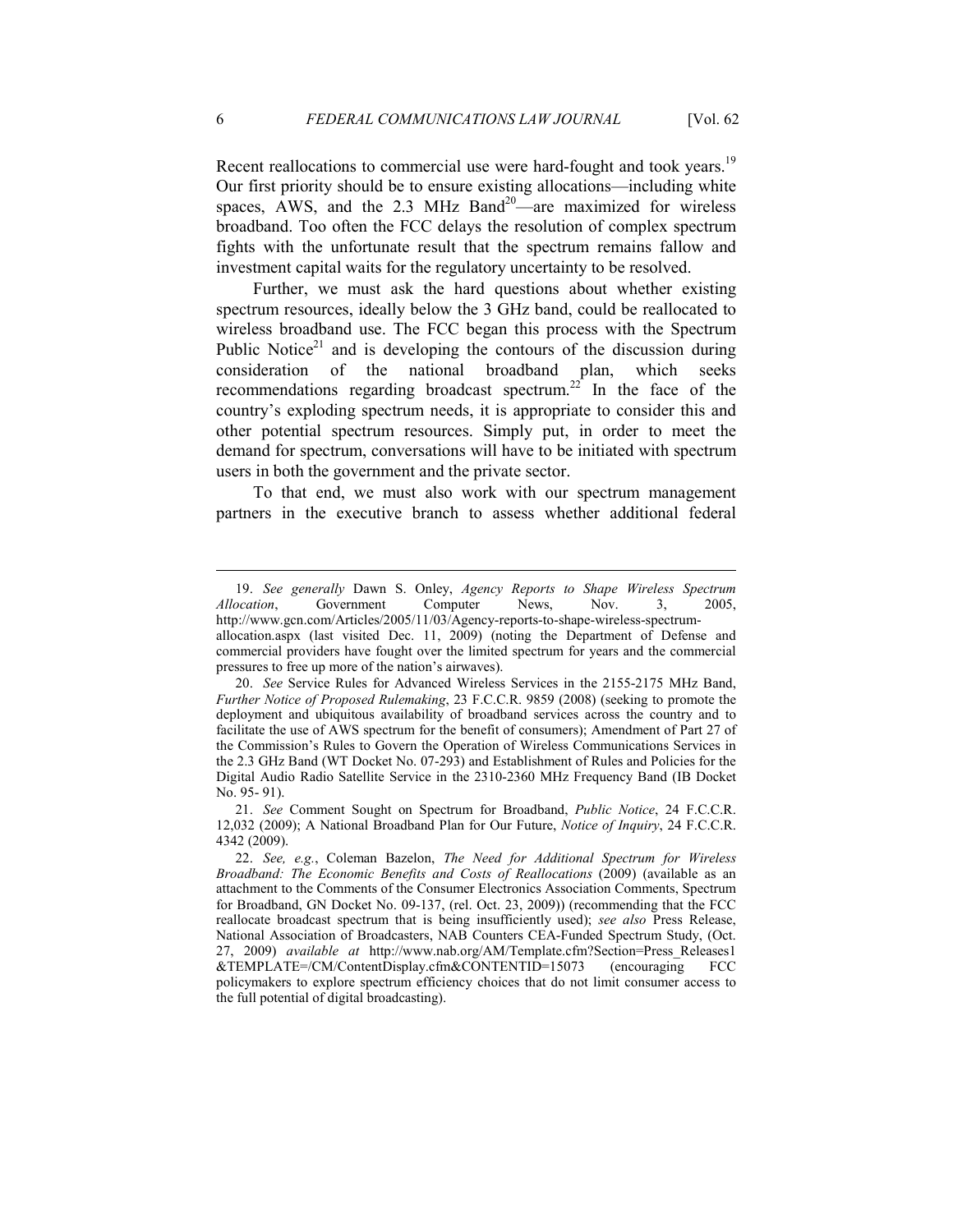government spectrum might be made available for commercial use.<sup>23</sup> It will be critical for the FCC to ensure that relevant data about spectrum ownership and usage is available in an accessible and user-friendly format. An important first step in this process could be a comprehensive spectrum inventory, which Congress continues to consider, $24$  and the FCC and the National Telecommunications and Information Administration (NTIA) are already assessing.<sup>25</sup>

Second, the FCC must work hard with our partners in the public and private sectors to maximize the public-interest benefits of existing spectrum resources. Any approach to accomplish this should include a review of the FCC's policy on secondary markets and build-out requirements.<sup>26</sup> The record in the recent Rural Broadband proceeding, as well as responses to the national broadband plan Notice of Inquiry (NOI), and testimony in various FCC workshops on spectrum, suggest that much more could be done to facilitate spectrum sales, leasing, and trading. Similarly, there is evidence to suggest that certain parts of the country, usually, but not exclusively in rural areas, lack significant wireless infrastructure deployments even though the license holders in those areas are in compliance with their build-out requirements. We should assess our current regulations to see whether a different approach might be warranted.

Third, we must work to ensure that the regulatory environment promotes investment and leverages the power of innovation. The FCC should consider ways to facilitate the further development of new technologies, such as software-defined and cognitive radios, and work with industry to improve the performance of radio transmitters and receivers. In every action the FCC takes, we need to be mindful of new business models that may emerge to deal with spectrum usage. We should also examine

 <sup>23.</sup> *See* Onley, *supra* note 19 (noting that the Defense Department is the government's largest consumer of electromagnetic spectrum).

 <sup>24.</sup> *See* The Radio Spectrum Inventory Act, H.R. 3125, 111th Cong. (2009) (requiring the FCC and NTIA to provide Congress with an annual report on spectrum use and availability); *see also* S.649, 111th Cong. (requiring the FCC and NTIA to provide Congress a biennial inventory of spectrum use and availability); *see also* Deborah D. McAdams, *Legislators Press for Spectrum Inventory*, TELEVISION BROADCAST, Sept. 17, 2009, http://www.televisionbroadcast.com/article/87290.

<sup>25.</sup> *See* A National Broadband Plan for Our Future, *Notice of Inquiry*, 24 F.C.C.R. 4342, at para. 44 (2009) (seeking comment on whether the FCC should engage in a spectrum inventory or census).

 <sup>26.</sup> *See* Promoting Efficient Use of Spectrum Through Elimination of Barriers to the Development of Secondary Markets, *Report and Order and Further Notice of Proposed Rulemaking*, 18 F.C.C.R. 20604 (2003) (Secondary Markets Report and Order and Secondary Markets Further Notice); Erratum, 18 FCC Rcd 24817 (2003).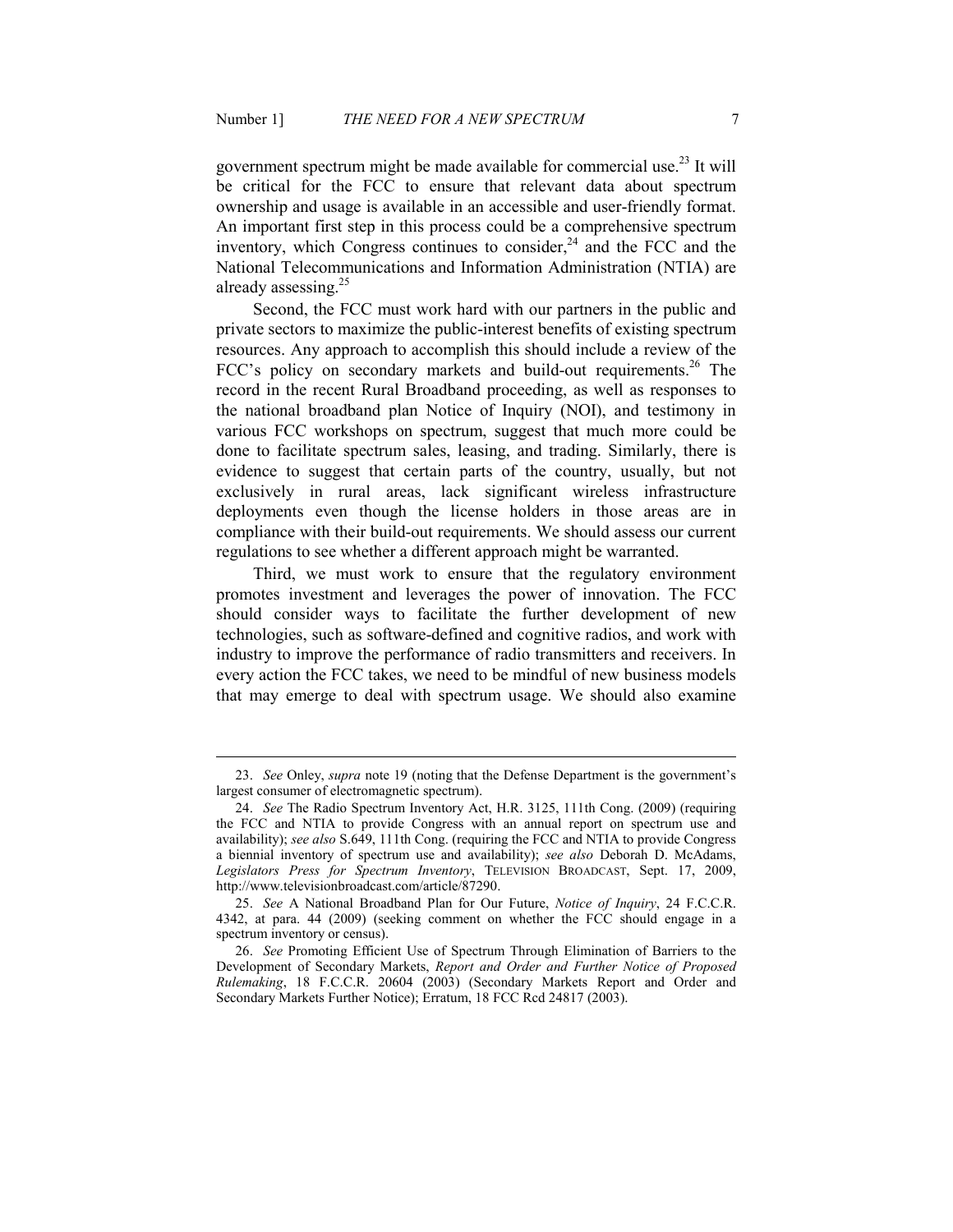further use of testbeds, interference requirements, and trading to see whether more intense use of existing allocations can be tolerated.

### IV. NETWORK NEUTRALITY REGULATION: SOLUTION IN SEARCH OF A PROBLEM?

The FCC recently launched a rulemaking to examine the practices of broadband Internet service providers (i.e., network neutrality) and the extent to which the FCC should regulate those practices.<sup>27</sup> The proceeding considers rules to preserve an "open Internet." In light of the other articles in this *Journal* that offer differing perspectives on the issue, it is worth briefly discussing here.<sup>28</sup>

I believe in the open Internet and the free flow of lawful content over the Internet. That does not make me unique among the sitting Commissioners, but it is an important point to make at the outset. The unrestricted flow of information on the Internet has enabled unprecedented innovation and investment in communications technologies and services, and brought immeasurable benefits to consumers.<sup>29</sup> However, the Internet ecosystem is still nascent, already complex, but still a rapidly evolving force. It already has, and continues to, empower new technologies, new ideas, and new jobs. In sum, it creates whole new ways of doing business.<sup>30</sup> As a regulator, I am humbled by this complexity and believe that

 29. *See id.* at paras. 20-23 (describing the transformative effects of the Open Internet on commerce, health care, education, energy usage, speech, democratic engagement, and cultural development); *see also* Julius Genachowski, Chairman, FCC, Prepared Remarks at The Brookings Institution (Sept. 21, 2009) (noting that Netscape, Facebook, and eBay were all small businesses with "little more than a good idea and a no-frills connection to the Internet" just a few years ago).

 <sup>27.</sup> *See* Preserving the Open Internet, *otice of Proposed Rulemaking*, 2009 WL 3413028 (2009).

 <sup>28.</sup> *See id.* at para. 2 (noting that the FCC has considered the issue of Internet openness in a wide variety of contexts and proceedings, including a unanimous policy statement, a notice of inquiry on broadband industry practices, public comment on several petitions for rulemaking, conditions associated with significant communications industry mergers, the rules for a major spectrum auction, and specific enforcement actions against particular parties).

 <sup>30.</sup> *See, e.g.*, Ki Mae Heussner, *TIMELIE: Internet Turns 40 Today . . . Or Does It?*, ABCNews.com, Sept. 2, 2009, http://abcnews.go.com/Technology/story?id=8466876 (last visited Dec. 11, 2009) (tracking the development of the Internet and the launches of Web sites such as Yahoo!, Amazon.com, Google, Craigslist, YouTube and Facebook); *see also* Yahoo! Company Page: LinkedIn, http://linkedin.com/companies/yahoo (free membership required) (last visited Dec. 11, 2009) (showing that the web portal, Yahoo!, founded by graduate students in 1994, now employs more than 13,000 people); *see* also Jessica Seid, *Secrets to Becoming an eBay Millionaire*, CNNMoney.com, Aug. 5, 2006, http://money.cnn.com/2006/08/04/smbusiness/ebay\_entrepreneur/ (last visited Dec. 11, 2009) (estimating that some 600,000 Americans now earn part of their living by operating small businesses on eBay's auction platform).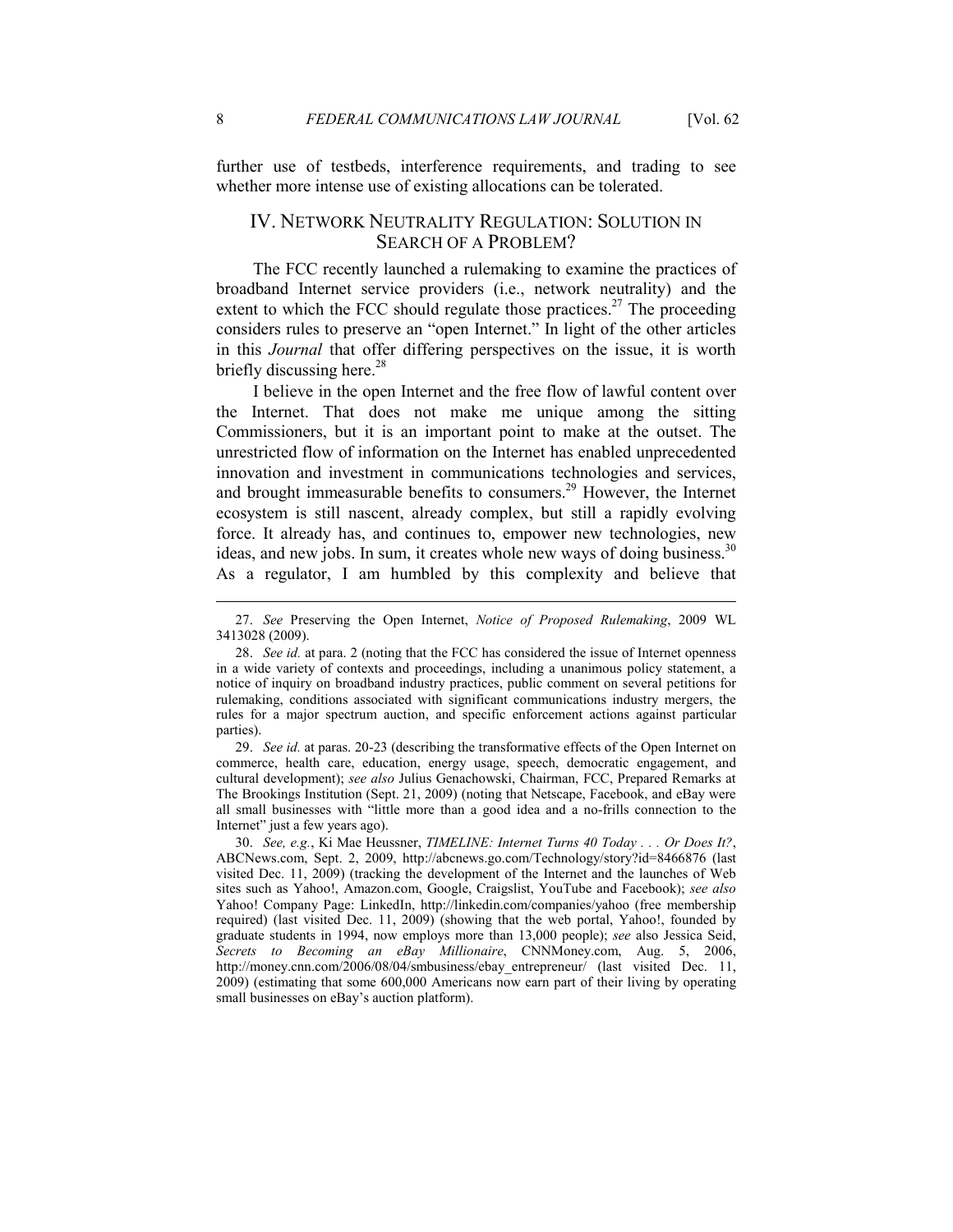-

government should be mindful of its limited ability to predict the evolution of this vital economic engine.

It is my fundamental belief that regulations should not be adopted to address unsupported anecdotes that lack fact-based evidence of a true and persistent problem; $31$  and, today, I question whether there is evidence of a problem with the way networks function that needs to be addressed by government intervention.<sup>32</sup> Instead, we should always ask ourselves if a government-imposed solution is best for consumers and competition. Wellintentioned federal solutions should not be applied to address problems that do not exist. Any actions taken by regulators—as well as those that are not taken—have consequences and can affect markets.

At the same time, I do believe it is reasonable to take a step back to ask tough and probing questions about the Internet as it exists today and about where we want it to be tomorrow. The answers will reveal whether regulation is necessary to achieve the FCC's goals.

 We need a complete and accurate understanding of the Internet ecosystem, including its law, engineering, and economics. Before imposing new rules, we need to carefully think through all potential unintended consequences that could harm consumers by increasing prices, impeding innovation, eliminating choices, or reducing quality of service.  $33$  For example, what does network neutrality regulation do to a satellite provider's ability to deliver broadband? How would a limit on managed services impact innovation? How would lingering regulatory uncertainty about new rules skew incentives for investment in the new network capacity and facilities that have the potential to make network management issues less problematic? How would nondiscrimination impact unlicensed networks? After review of a fully developed record in this proceeding, we may find that exercising regulatory prudence and restraint with regard to

 <sup>31.</sup> *But see*, *e.g.,* Formal Complaint of Free Press and Public Knowledge Against Comcast Corporation for Secretly Degrading Peer-to-Peer Applications; *Memorandum Opinion and Order*, 23 F.C.C.R. 13028 (2008); *see also* Madison River Communications, *Order*, 20 F.C.C.R. 4295 (2005).

 <sup>32.</sup> *Compare* 47 U.S.C. § 230(a)(4) (2009) (finding that the Internet and other interactive computer services have flourished, to the benefit of all Americans, with a minimum of government regulation) *with Preserving the Open Internet*, *supra* note 27, at para. 50 (expressing concern about instances in which some Internet access service providers have been blocking or degrading Internet traffic, and doing so without disclosing those practices to users).

 <sup>33.</sup> *But cf.* Julius Genachowski, Chairman, FCC, Prepared Remarks at The Brookings Institution (Sept. 21, 2009) ("This is not about government regulation of the Internet. It's about fair rules of the road for companies that control access to the Internet. We will do as much as we need to do, and no more, to ensure that the Internet remains an unfettered platform for competition, creativity, and entrepreneurial activity.").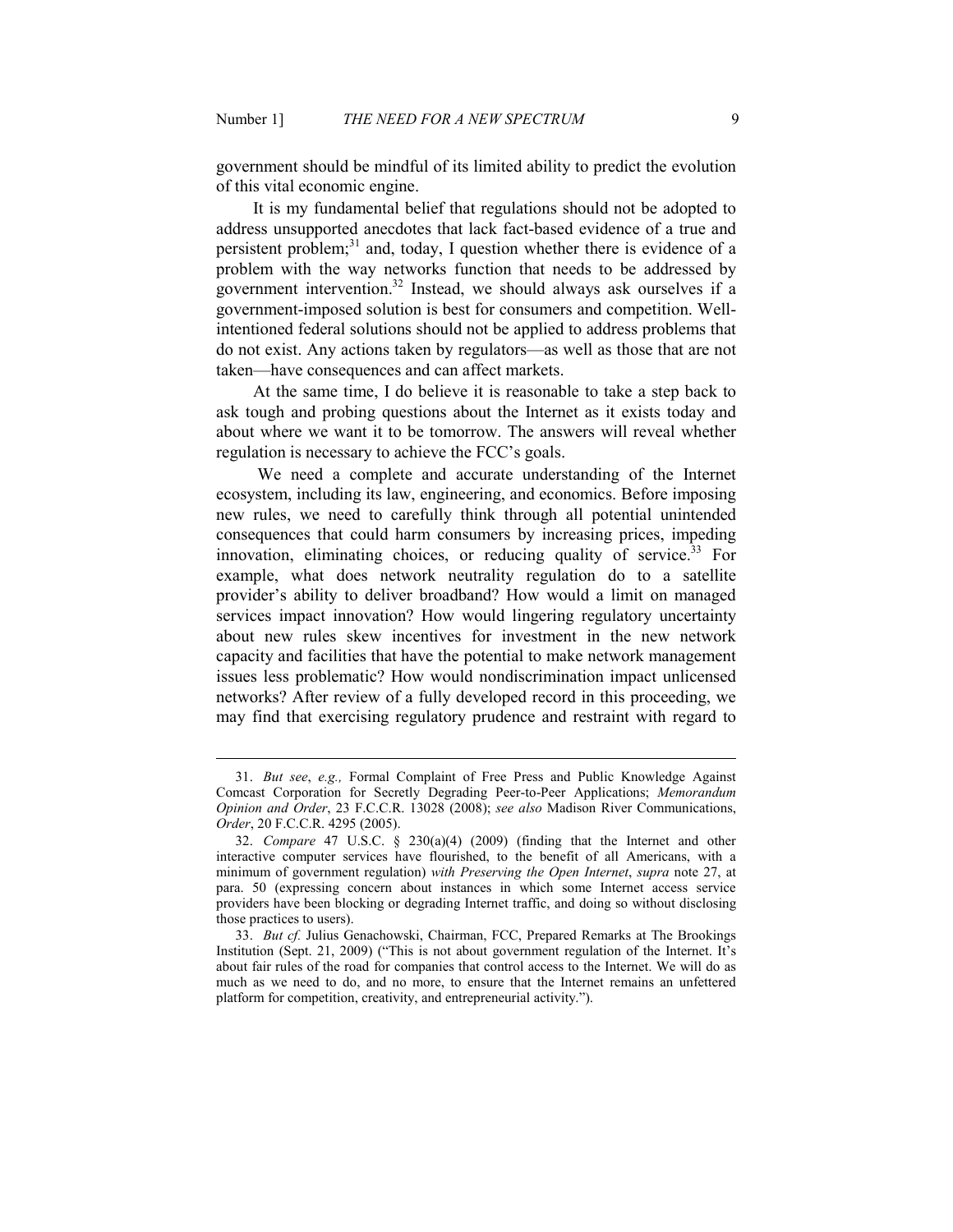network neutrality could be vital to achieving the ambitious goals of the national broadband plan.

The FCC has both the obligation and opportunity to create a regulatory environment that creates incentives for investment across the Internet.<sup>34</sup> Openness must thrive within the Internet as a whole.<sup>35</sup> We cannot confine innovation and investment to the corners of the Internet, but must enable it from end to end. If we focus investment and innovation on applications at the edge of the network at the expense of developing the network's vibrant, dynamic, and technologically evolving core, consumers will suffer.

We must be particularly careful before we risk extending any Internet principles to wireless broadband, which is rapidly becoming the driving force in Internet uptake and use.<sup>36</sup> Additional spectrum availability should increase the capacity of wireless networks and could give wireless network operators additional flexibility in managing traffic on their networks without government guidance.

We must also remain aware that we are acting in an international context and that all of our actions are carefully watched—not only here, but also abroad—to gauge the future of the Internet. Since the early days of the Clinton Administration, the United States has championed the free flow of all types of lawful information over the Internet.<sup>37</sup> We worked to capture, preserve, and uphold this same openness throughout my tenure in the Bush Administration, at the NTIA in discussions with world leaders, and in forums such as the World Summit on the Information Society and the Tunis Commitment.<sup>38</sup> As we begin the Obama Administration, this free flow of information remains as important as ever, and the United States' role in defending it remains critical.

 <sup>34.</sup> *Cf.* Appropriate Framework for Broadband Access to the Internet over Wireline Facilities, *Policy Statement*, 20 F.C.C.R. 14986, at para. 5 (2005) (stating that "[t]he Commission has a duty to preserve and promote the vibrant and open character of the Internet as the telecommunications marketplace enters the broadband age" and that it would incorporate the principles in its policy statement "[t]o foster creation, adoption and use of Internet broadband content, applications, services and attachments, and to ensure consumers benefit from the innovation that comes from competition").

 <sup>35.</sup> *See* Jason Oxman, *The FCC and the Unregulation of the Internet* 3 (FCC Office of Plans and Policy, Working Paper Series No. 31, 1999) *available at*  http://www.fcc.gov/Bureaus/OPP/working\_papers/oppwp31.pdf (attributing the growth and continued success of the Internet and the ability of market forces to sustain that growth to the openness of both the Internet and the underlying telecommunications infrastructure).

 <sup>36.</sup> *See supra* text accompanying notes 14-18.

 <sup>37.</sup> *Cf. supra* text accompanying note 6.

 <sup>38.</sup> Tunis Commitment, World Summit on the Information Society, ITU Doc. WSIS-05/TUNIS/DOC/7-E, World Summit on the Information Society (Nov. 18, 2005) *available at* http://www.itu.int/wsis/docs2/tunis/off/7.html.